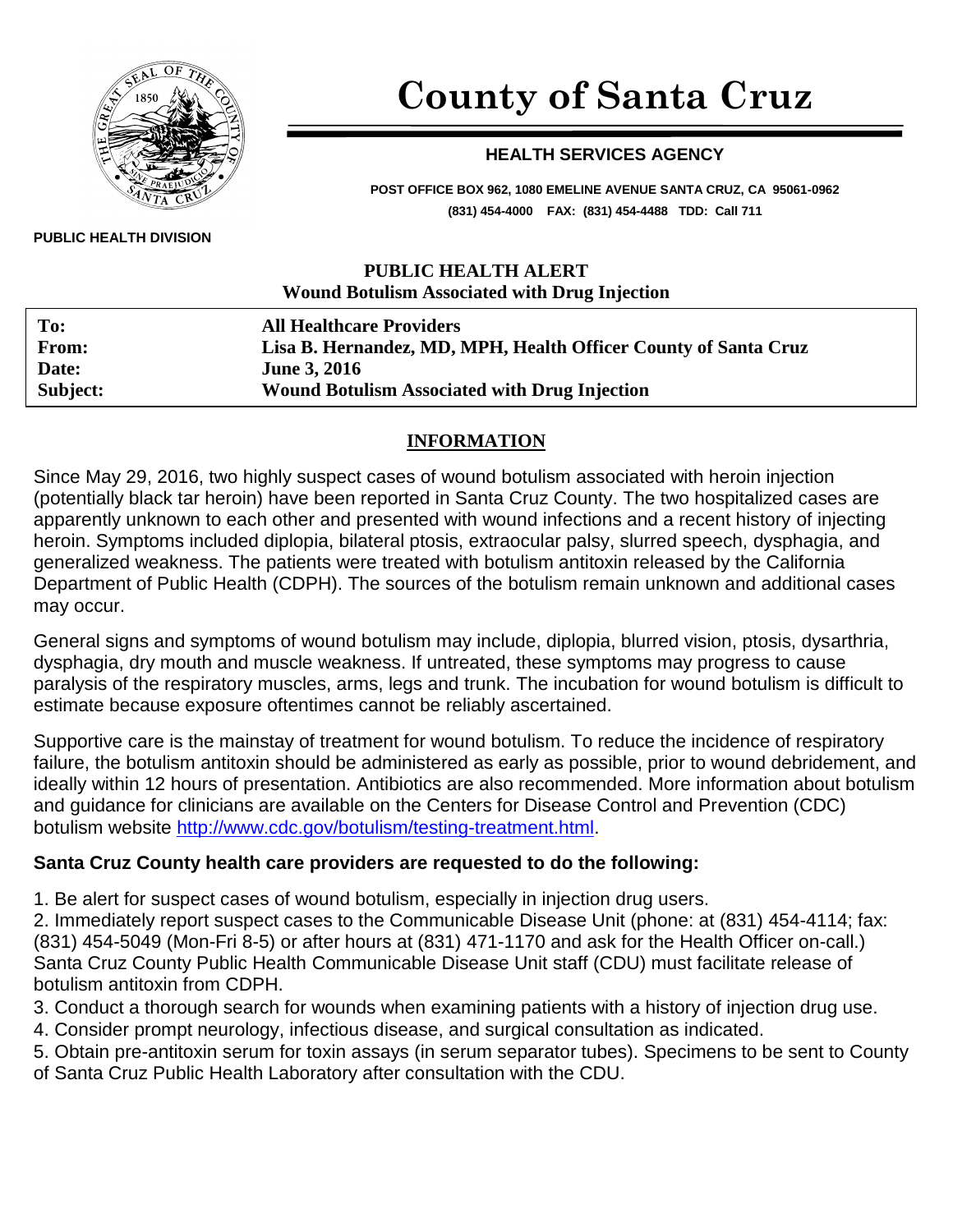6. Warn patients who inject drugs, particularly black tar heroin, about the risk of wound botulism and other potentially life-threatening infections and conditions associated with drug use. Cooking or cleaning the drug will not prevent botulism infection.

7. Educate patients about the symptoms of wound botulism and advise them to go to the nearest emergency department should symptoms develop. For fact sheet go to:

<https://www.cdph.ca.gov/HealthInfo/discond/Documents/Botulism.pdf>.

8. Due to their higher risk for tetanus, patients who inject drugs should receive tetanus vaccine every 5 years.

A checklist developed by CDPH is available to health care providers relating to the diagnosis and management of wound botulism. A modified version of the checklist is attached to this alert (see next page). Providers are strongly encouraged to use this checklist when managing patients suspected to have wound botulism.

**Health Alert:** conveys the highest level of importance; warrants immediate action or attention.

**Health Advisory:** provides important information for a specific incident or situation; may not require immediate action.

**Health Update:** provides updated information regarding an incident or situation; unlikely to require immediate action.